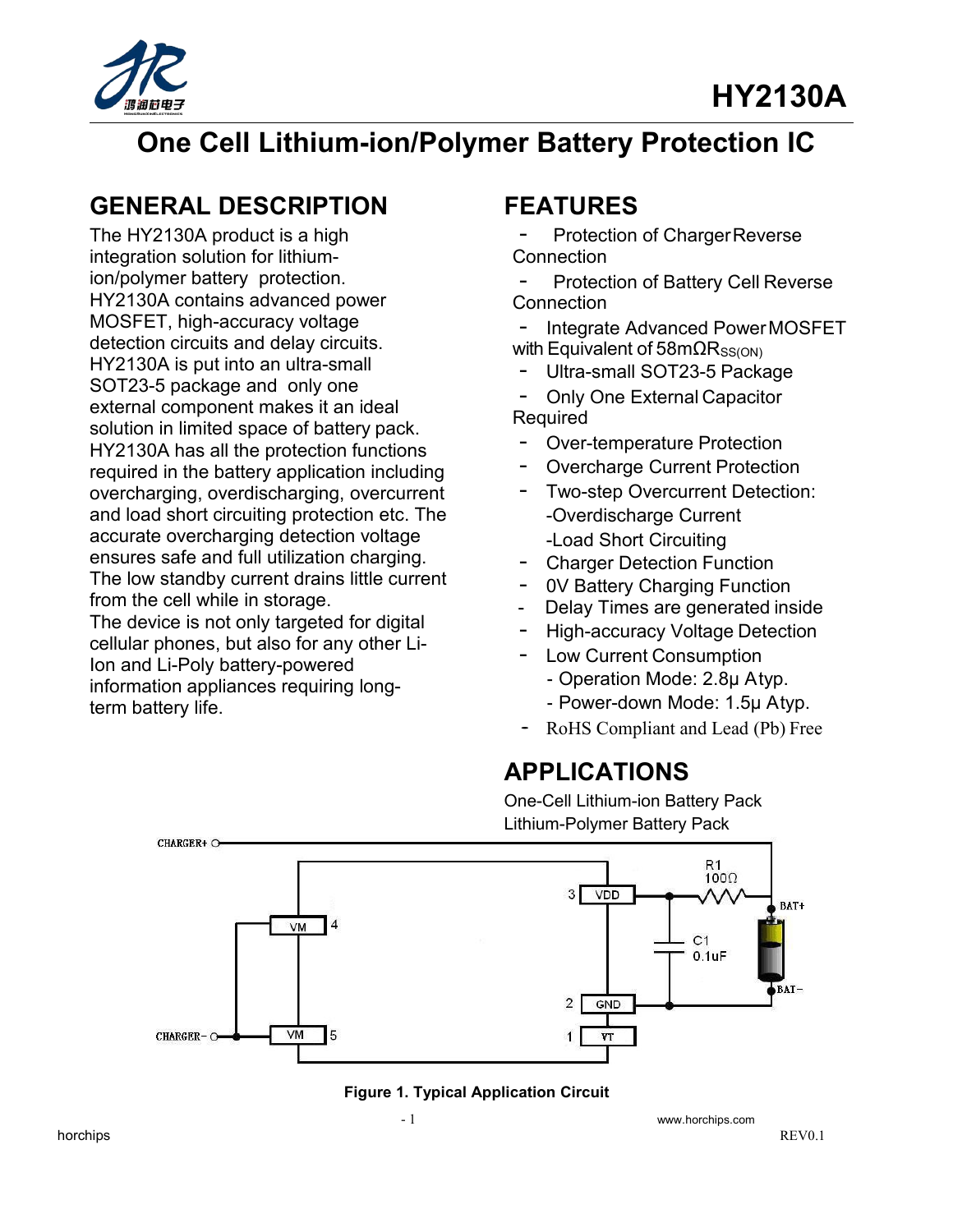

# **ORDERING INFORMATION**

| <b>PART</b><br><b>NUMBER</b> | Packa<br>ge               | Overcharg<br>e Detection<br>Voltage<br>[VCU] (V) | Overcharge<br>Release<br>Voltage<br>[VCL] (V) | Overdischarge<br><b>Detection</b><br>Voltage<br>[Vol](V) | Overdischarge<br>Release<br>Voltage<br>$[VDR]$ (V) | Overcurrent<br><b>Detection</b><br>Current [lov1]<br>(A) | <b>Top Mark</b> |
|------------------------------|---------------------------|--------------------------------------------------|-----------------------------------------------|----------------------------------------------------------|----------------------------------------------------|----------------------------------------------------------|-----------------|
| <b>HY2130A</b>               | SOT <sub>2</sub><br>$3-5$ | 4.30                                             | 4.10                                          | 2.40                                                     | 3.0                                                |                                                          | $2130Ax(note)}$ |

Note: "YW" is manufacture date code, "Y" means the year, "W" means the week

# **PIN CONFIGURATION**



**Figure 2. PIN Configuration**

## **PIN DESCRIPTION**

| <b>HY2130A PIN</b><br><b>NUMBER</b> | PIN NAME   | PIN DESCRIPTION                                                                                     |
|-------------------------------------|------------|-----------------------------------------------------------------------------------------------------|
|                                     | VT.        | Test pin; only for vendor not used by application                                                   |
|                                     | <b>GND</b> | Ground, connect the negative terminal of the battery to this pin                                    |
|                                     | VDD.       | Power Supply                                                                                        |
| 4,5                                 | VM.        | The negative terminal of the battery pack. The internal FET switch<br>connects this terminal to GND |

# **ABSOLUTE MAXIMUM RATINGS**

(Note: Do not exceed these limits to prevent damage to the device. Exposure to absolute maximum rating conditions for long periods may affect device reliability.)

| <b>PARAMETER</b>              | <b>VALUE</b> | <b>UNIT</b> |
|-------------------------------|--------------|-------------|
| VDD input pin voltage         | $-0.3$ to 6  |             |
| VM input pin voltage          | $-6$ to 10   |             |
| Operating Ambient Temperature | $-40$ to 85  | $\sim$      |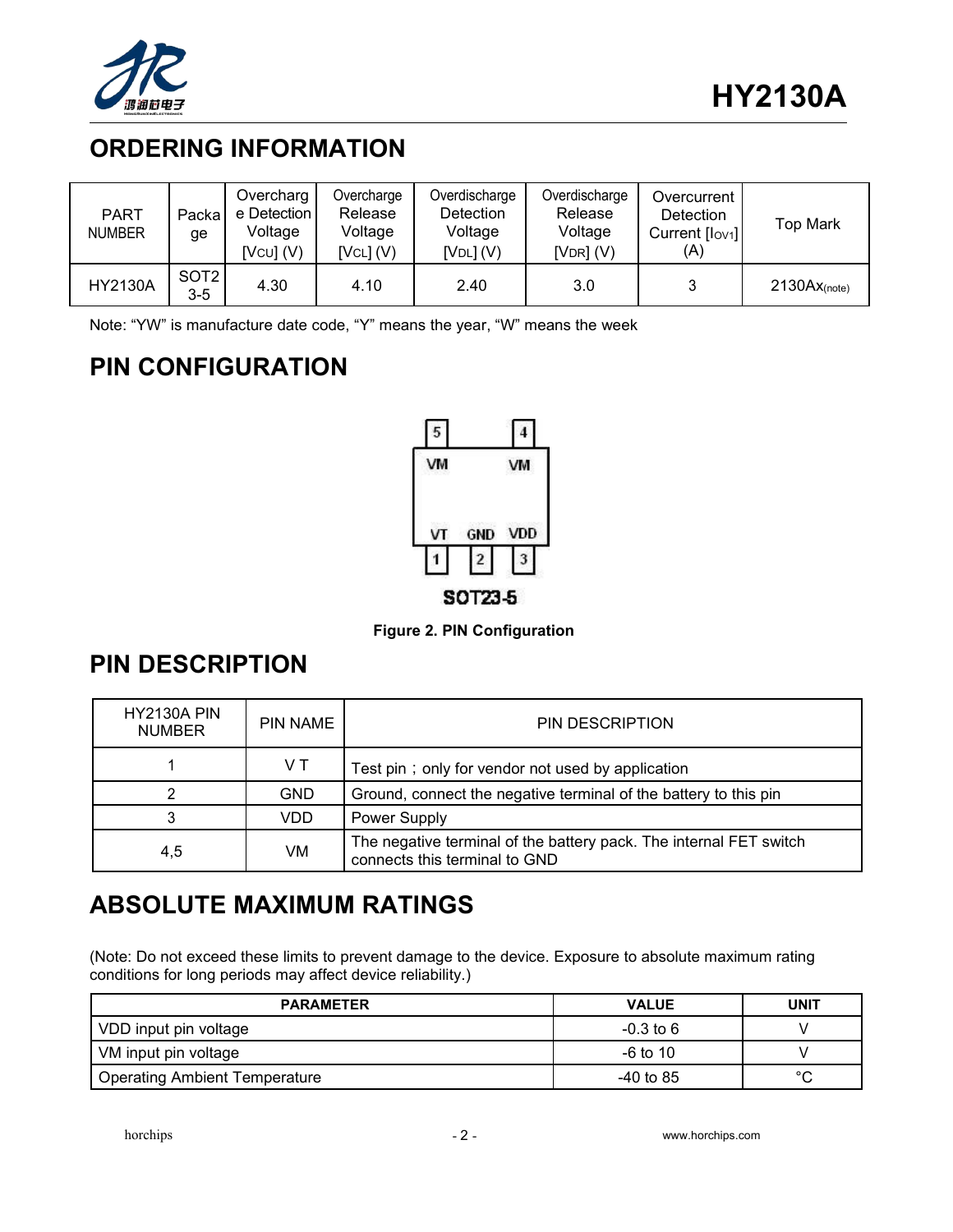

# **HY2130A**

| <b>Maximum Junction Temperature</b>                          | 125          | $\circ$       |
|--------------------------------------------------------------|--------------|---------------|
| Storage Temperature                                          | $-55$ to 150 | $\circ$       |
| Lead Temperature (Soldering, 10 sec)                         | 300          | $\circ$       |
| Power Dissipation at T=25°C                                  | 0.4          | W             |
| Package Thermal Resistance (Junction to Ambient) $\theta$ JA | 250          | $\degree$ C/W |
| Package Thermal Resistance (Junction to Case) θυς            | 130          | $\degree$ C/W |
| <b>IESD</b>                                                  | 2000         |               |

# **ELECTRICAL CHARACTERISTICS**

Typicals and limits appearing in normal type apply for TA = 25<sup>0</sup>C, unless otherwise specified

| Parameter                                             | Symbol                                                                | <b>Test Condition</b>           | Min  | <b>Typ</b> | Max  | Unit                    |
|-------------------------------------------------------|-----------------------------------------------------------------------|---------------------------------|------|------------|------|-------------------------|
| <b>Detection Voltage</b>                              |                                                                       |                                 |      |            |      |                         |
| Overcharge Detection Voltage                          | $\rm V_{\rm CU}$                                                      |                                 | 4.25 | 4.30       | 4.35 | $\overline{\mathsf{v}}$ |
| Overcharge Release Voltage                            | $V_{CL}$                                                              |                                 | 4.05 | 4.10       | 4.15 | $\vee$                  |
| Overdischarge Detection Voltage                       | $V_{DL}$                                                              |                                 | 2.3  | 2.4        | 2.5  | $\vee$                  |
| Overdischarge Release Voltage                         | $V_{DR}$                                                              |                                 | 2.9  | 3.0        | 3.1  | V                       |
| <b>Detection Current</b>                              |                                                                       |                                 |      |            |      |                         |
| Overdischarge Current1 Detection                      | $*I$ <sub>IOV1</sub>                                                  | $VDD=3.6V$                      |      | 3          |      | Α                       |
| Overcharge Current Detection                          | $*$ ICHOC                                                             | $VDD=3.6V$                      |      | 3.2        |      | A                       |
| Load Short-Circuiting<br>Detection                    | $*lSHORT$                                                             | $VDD=3.6V$                      |      | 20         |      | $\overline{A}$          |
| <b>Current Consumption</b>                            |                                                                       |                                 |      |            |      |                         |
| <b>Current Consumption in Normal</b><br>Operation     | <b>l</b> OPE                                                          | $VDD=3.6V$<br>$VM = 0V$         |      | 2.8        | 6    | $\mu A$                 |
| Current Consumption in power<br>Down                  | $I_{PDN}$                                                             | $VDD=2.0V$<br>VM pin floating   |      | 1.5        | 3    | μA                      |
| <b>VM Internal Resistance</b>                         |                                                                       |                                 |      |            |      |                         |
| Internal Resistance between<br>VM and V <sub>DD</sub> | ${{^{*\!}}} R_{\mathsf{VMD}}$                                         | $VDD=2.0V$<br>VM pin floating   |      | 320        |      | $k\Omega$               |
| Internal Resistance between VM<br>and GND             | $*R_{VMS}$                                                            | $VDD=3.6V$<br>$VM=1.0V$         |      | 20         |      | $k\Omega$               |
| <b>FET on Resistance</b>                              |                                                                       |                                 |      |            |      |                         |
| Equivalent FET on Resistance                          | $*R_{SS(ON)}$                                                         | $V_{DD} = 3.6V$ $I_{VM} = 1.0A$ |      | 58         |      | $m\Omega$               |
| <b>Over Temperature Protection</b>                    |                                                                       |                                 |      |            |      |                         |
| Over Temperature Protection                           | $\displaystyle{ \raisebox{0.6ex}{\scriptsize{*}}} T_{\mathsf{SHD}^+}$ |                                 |      | 120        |      |                         |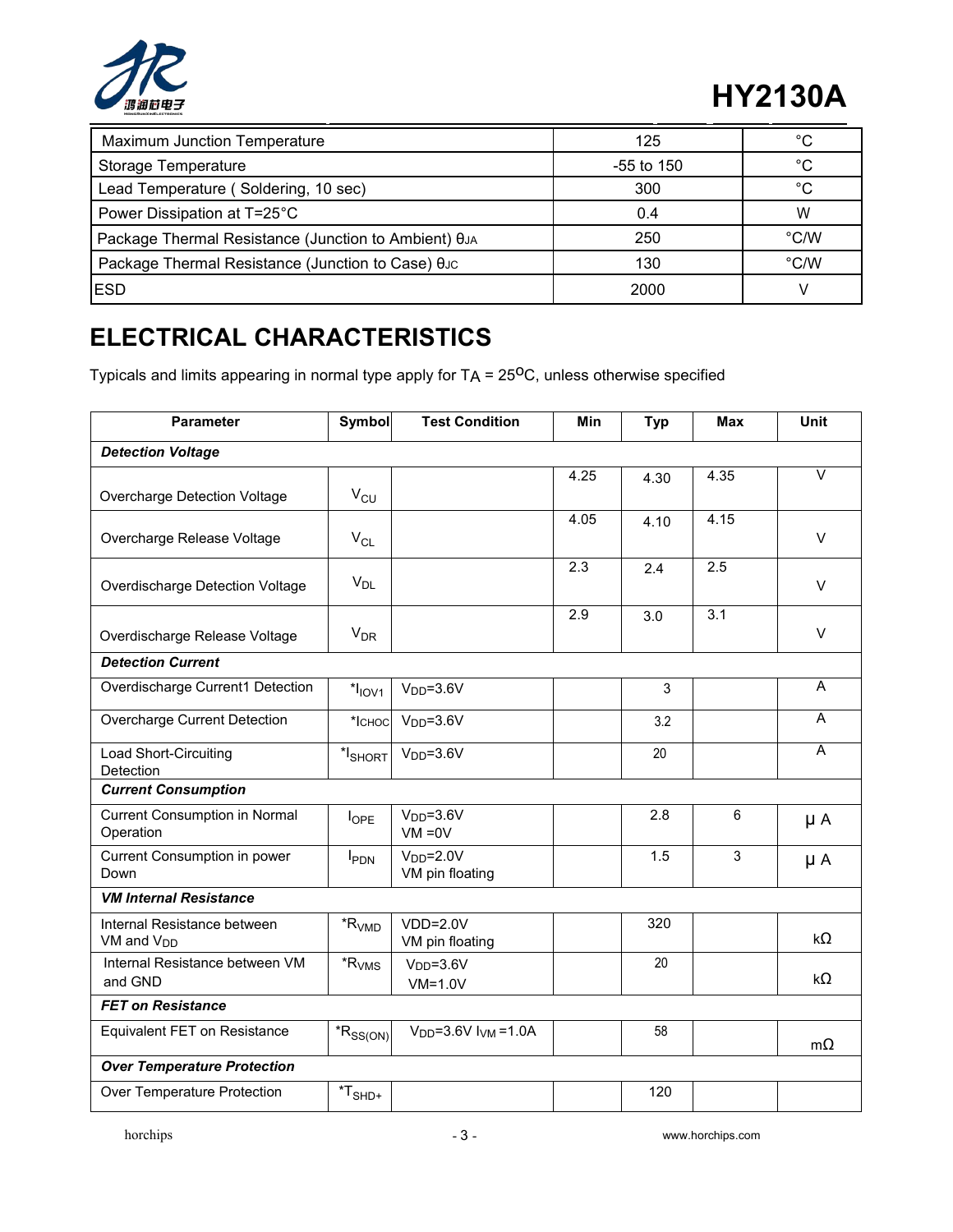

# **HY2130A**

| Over Temperature Recovery Degree                 | $*TSHD$             |            | 100 | ण् |
|--------------------------------------------------|---------------------|------------|-----|----|
| <b>Detection Delay Time</b>                      |                     |            |     |    |
| Overcharge Voltage Detection<br>Delay Time       | t <sub>CU</sub>     |            | 130 | mS |
| Overdischarge Voltage Detection<br>Delay Time    | $t_{DL}$            |            | 40  | mS |
| Overdischarge Current<br>Detection<br>Delay Time | $*_{\text{IOV}}$    | $VDD=3.6V$ | 10  | mS |
| Detection<br>Current<br>Overcharge<br>Delay Time | $*_{\mathsf{CHOC}}$ | $VDD=3.6V$ | 10  | mS |
| Load Short-Circuiting Detection<br>Delay Time    | *t <sub>SHOR</sub>  | $VDD=3.6V$ | 180 | uS |

Note: \* ---The parameter is guaranteed by design.



**Figure 3. Functional Block Diagram**

# **FUNCTIONAL DESCRIPTION**

The HY2130A monitors the voltage and current of a battery and protects it from being damaged due to overchargevoltage, overdischarge voltage, overdischarge current, and short circuit conditions by disconnecting the battery from the load or charger. These functions are required in order to operate the battery cell within specified limits.

The device requires only one external capacitor. The MOSFET is integrated and its R<sub>SS(ON)</sub> is as low as 58m $\Omega$  typical.

#### **Normal operating mode**

If no exception condition is detected, charging and discharging can be carried out freely. This condition is called the normal operating mode.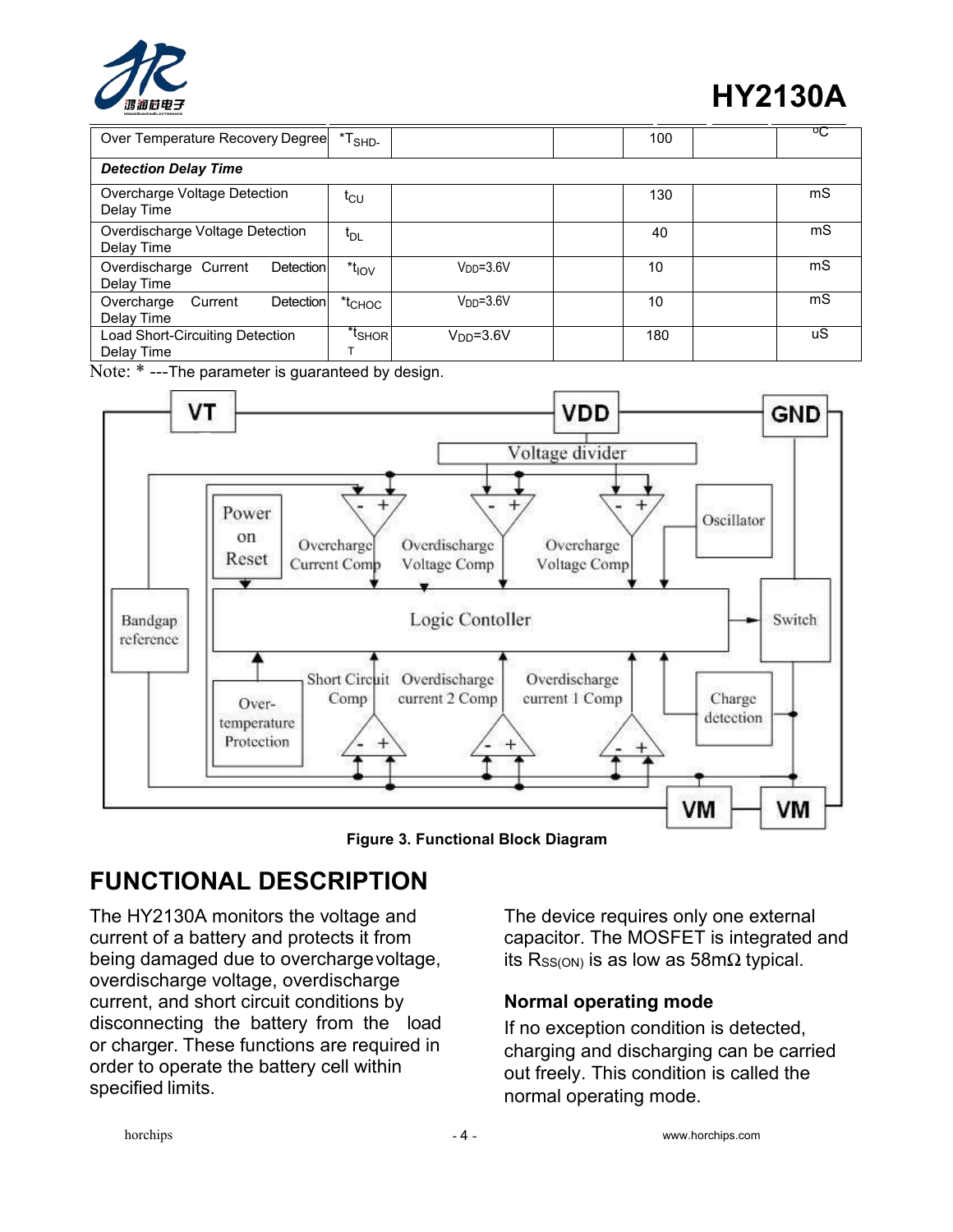

#### **Overcharge Condition**

When the battery voltage becomes higher than the overcharge detection voltage  $(V_{\text{CU}})$ during charging under normal condition and the state continues for the overcharge detection delay time  $(t<sub>CU</sub>)$  or longer, the HY2130A turns the charging control FET off to stop charging. This condition is called the overcharge condition. The overcharge condition is released in the following two cases:

1, When the battery voltage drops below the overcharge release voltage  $(V_{CL})$ , the HY2130A turns the charging control FET on and returns to the normal condition. 2, When a load is connected and discharging starts, the HY2130A turns the charging control FET on and returns to the normal condition. The release mechanism is as follows: the discharging current flows through an internal parasitic diode of the charging FET immediately after a load is connected and discharging starts, and the VM pin voltage increases about 0.7 V (forward voltage of the diode) from the GND pin voltage momentarily. The HY2130A detects this voltage and releases the overcharge condition. Consequently, in the case that the battery voltage is equal to or lower than the overcharge detection voltage ( $V_{\text{CU}}$ ), the XB5353 returns to the normal condition immediately, but in the case the battery voltage is higher than the overcharge detection voltage  $(V_{\text{CU}})$ , the chip does not return to the normal condition until the battery voltage drops below the overcharge detection voltage  $(V<sub>CU</sub>)$  even if the load is connected. In addition, if the VM pin voltage is equal to or lower than the overcurrent 1 detection voltage when a load is connected and discharging starts, the chip does not return to the normal condition.

**Remark** If the battery is charged to a voltage higher than the overcharge detection voltage  $(V<sub>CU</sub>)$  and the battery voltage does not drops below the

overcharge detection voltage (VCU) even when a heavy load, which causes an overcurrent, is connected, the overcurrent 1 and overcurrent 2 do not work until the battery voltage drops below the overcharge detection voltage (VCU). Since an actual battery has, however, an internal impedance of several dozens of m $\Omega$ , and the battery voltage drops immediately after a heavy load which causes an overcurrent is connected, the overcurrent 1 and overcurrent 2 work. Detection of load short circuiting works regardless of the battery voltage.

#### **Overdischarge Condition**

When the battery voltage drops below the overdischarge detection voltage  $(V_{DL})$ during discharging under normal condition and it continues for the overdischarge detection delay time  $(t_{DL})$  or longer, the HY2130A turns the discharging control FET off and stops discharging. This condition is called overdischarge condition. After the discharging control FET is turned off, the VM pin is pulled up by the  $R_{VMD}$ resistor

between VM and VDD in HY2130A. Meanwhile when VM is bigger than 1.5 V (typ.) (the load short-circuiting detection voltage), the current of the chip is reduced to the power-down current (I<sub>PDN</sub>). This condition is called power-down condition. The VM and VDD pins are shorted by the R<sub>VMD</sub> resistor in the IC under the overdischarge and power-down conditions. The power-down condition is released when a charger is connected and the potential difference between VM and VDD becomes 1.3 V (typ.) or higher (load short circuiting detection voltage). At this time, the FET is still off. When the battery voltage becomes the overdischarge detection voltage  $(V_{DL})$  or higher (see note), the HY2130A turns the FET on and changes to the normal condition from the overdischarge condition. **Remark** If the VM pin voltage is no less than the

charger detection voltage  $(V<sub>CHA</sub>)$ , when the battery under overdischarge condition is connected to a charger, the overdischarge condition is released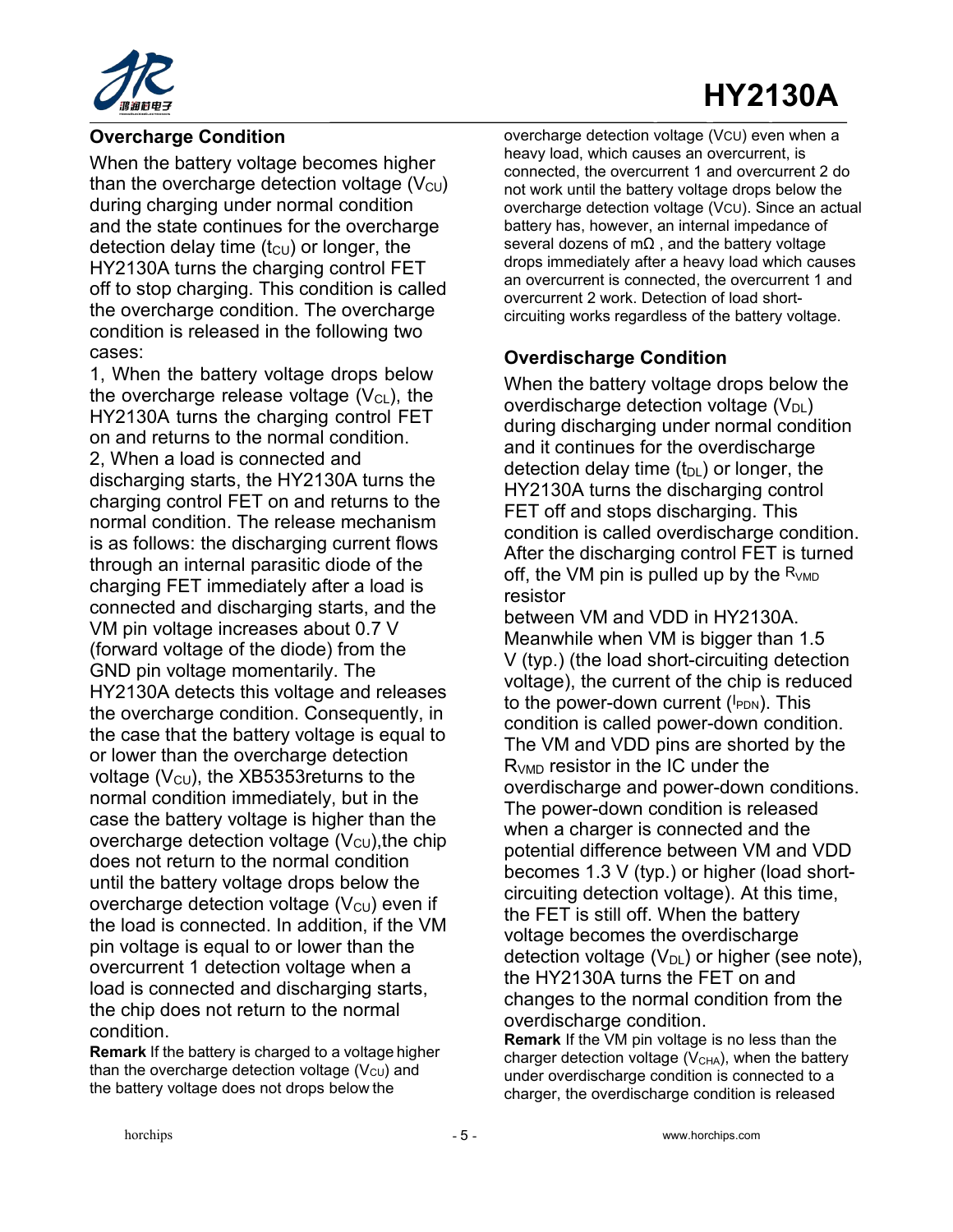

(the discharging control FET is turned on) as usual, provided that the battery voltage reaches the overdischarge release voltage  $(V_{DU})$  or higher. **Overcurrent Condition**

#### When the discharging current becomes equal to or higher than a specified value (the VM pin voltage is equal to or higher than the overcurrent detection voltage) during discharging under normal condition and the state continues for the overcurrent detection delay time or longer, the HY2130A turns off the discharging control FET to stop discharging. This condition is called overcurrent condition. (The overcurrent

includes overcurrent, or load short circuiting.)

The VM and GND pins are shorted internally by the  $R_{VMS}$  resistor under the overcurrent condition. When a load is connected, the VM pin voltage equals the VDD voltage due to the load.

The overcurrent condition returns to the normal condition when the load is released and the impedance between the B+ and B pins becomes higher than the automatic recoverable impedance. When the load is removed, the VM pin goes back to the GND potential since the VM pin is shorted the GND pin with the  $R_{VMS}$  resistor. Detecting that the VM pin potential is lower than the overcurrent detection voltage  $(V_{IOV})$ , the IC returns to the normal condition.

#### **Abnormal Charge Current Detection**

If the VM pin voltage drops below the charger detection voltage  $(V<sub>CHA</sub>)$  during charging under the normal condition and it continues for the overcharge detection delay time  $(t_{\text{CU}})$  or longer, the HY2130A turns the charging control FET off and stops charging. This action is called abnormal charge current detection. Abnormal charge current detection works when the discharging control FET is on

and the VM pin voltage drops below the charger detection voltage  $(V<sub>CHA</sub>)$ . When an abnormal charge current flows into a battery in the overdischarge condition, the HY2130A consequently turns the charging control FET off and stops charging after the battery voltage becomes the overdischarge detection voltage and the overcharge detection delay time  $(t_{\text{CU}})$ elapses.

Abnormal charge current detection is released when the voltage difference between VM pin and GND pin becomes lower than the charger detection voltage  $(V<sub>CHA</sub>)$  by separating the charger. Since the 0 V battery charging function has higher priority than the abnormal charge current detection function, abnormal charge current may not be detected by theproduct with the 0 V battery charging function while the battery voltage is low.

#### **Load Short-circuiting condition**

If voltage of VM pin is equal or below short circuiting protection voltage  $(V<sub>SHORT</sub>)$ , the HY2130A will stop discharging and battery is disconnected from load. The maximum delay time to switch current off is t<sub>SHORT</sub>. This status is released when voltage of VM pin is higher than short protection voltage ( $V<sub>SHORT</sub>$ ), such as when disconnecting the load.

#### **Delay Circuits**

The detection delay time for overdischarge current 2 and load short-circuiting starts when overdischarge current 1 is detected. As soon as overdischarge current 2 or load short-circuiting is detected over detection delay time for overdischarge current 2 or load short- circuiting, the HY2130A stops discharging. When battery voltage falls below overdischarge detection voltage due to overdischarge current, the HY2130A stop discharging by overdischarge current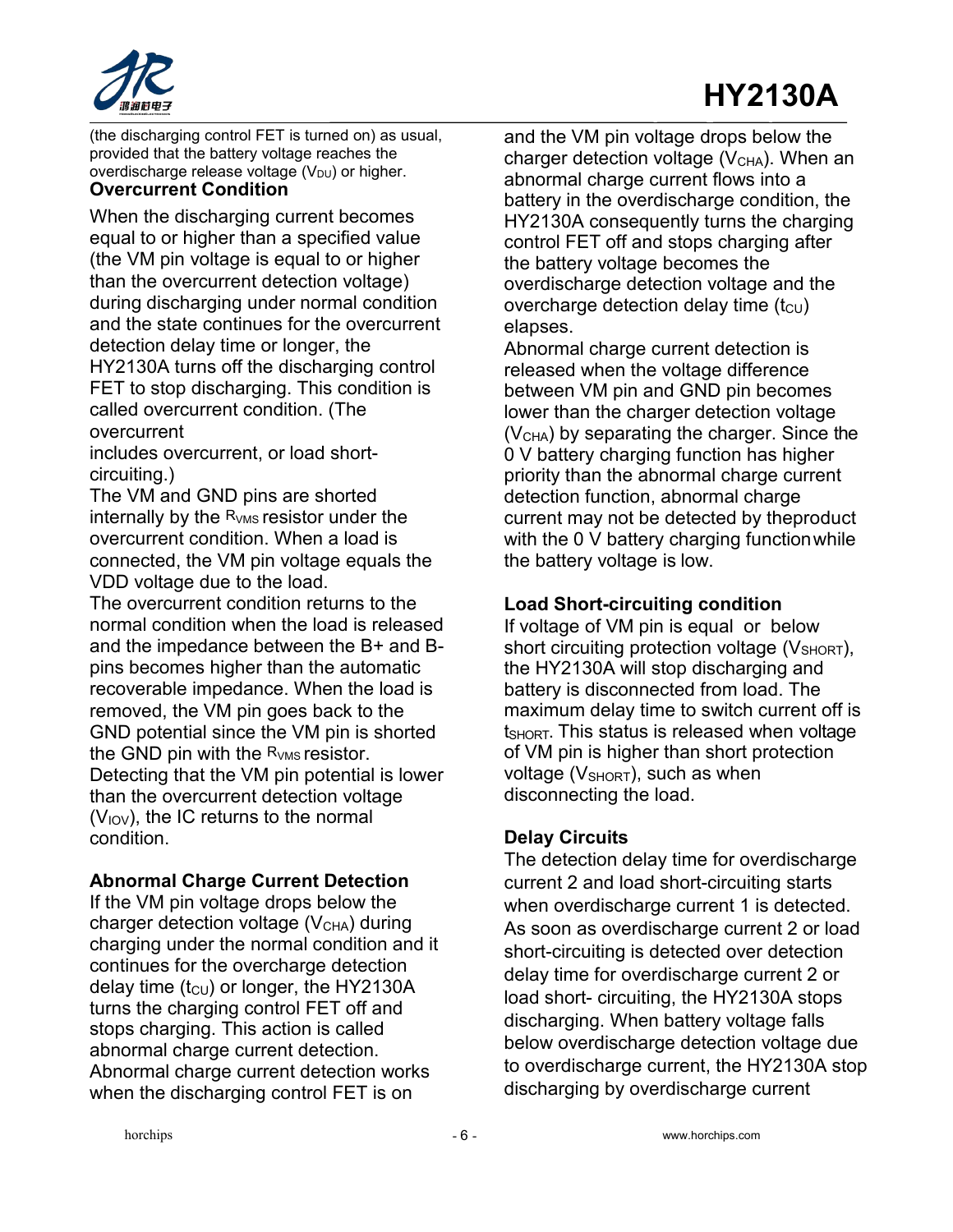

# **HY2130A**

detection. In this case the recovery of battery voltage is so slow that if battery voltage after overdischarge voltage detection delay time is still lower than overdischarge detection voltage, the HY2130A shifts to power-down.



**Figure 4. Overcurrent delay time**

**0V Battery Charging Function (1) (2) (3)** This function enables the charging of a connected battery whose voltage is 0 V by self-discharge. When a charger having 0 V battery start charging charger voltage  $(V_{0CHA})$  or higher is connected between B+ and B- pins, the charging control FET gate is fixed to VDD potential. When thevoltage between the gate and the source of the

charging control FET becomes equal to or higher than the turn-on voltage by the charger voltage, the charging control FET is turned on to start charging. At this time, the discharging control FET is off and the charging current flows through the internal parasitic diode in the discharging control FET. If the battery voltage becomes equal to or higher than the overdischarge release voltage  $(V_{DU})$ , the normal condition returns.

#### **Note**

**(1)** Some battery providers do not recommend charging of completely discharged batteries.Please refer to battery providers before the selection of  $0V$ battery charging function.

**(2)** The 0V battery charging function has higher priority than the abnormal charge current detection function. Consequently, a product with the 0 V battery charging function charges a battery and abnormal charge current cannot be detectedduring the battery voltage is low (at most 1.8 V orlower). **(3)** When a battery is connected to the IC for the first time, the IC may not enter thenormal condition in which discharging is possible. In this case, set the VM pin voltage equal to the GND voltage (short the VM and GND pins or connect a charger) to enter the normal condition.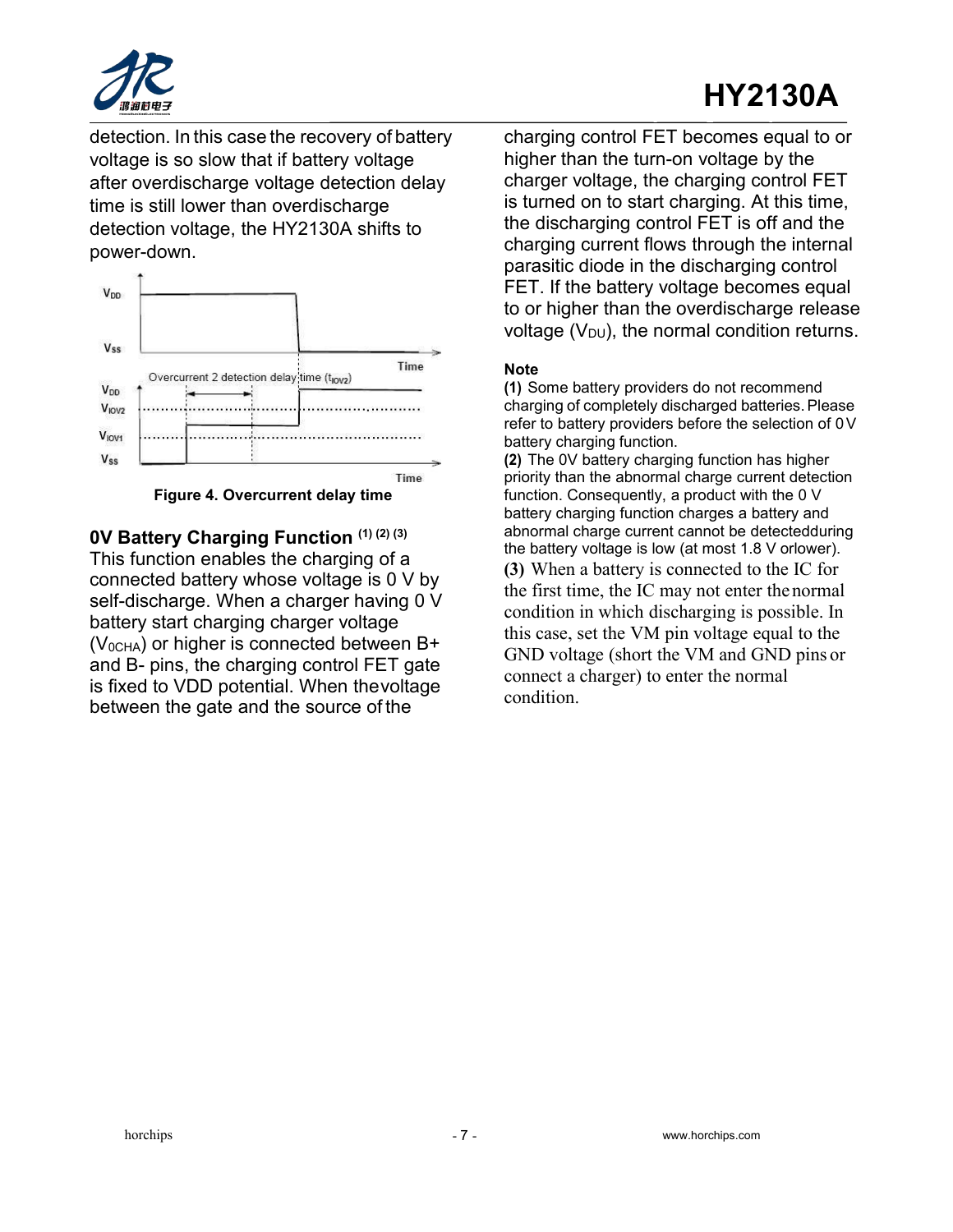

## **TIMING CHART**

1. Overcharge and overdischarge detection



**Figure5-1 Overcharge and Overdischarge Voltage Detection**

#### 2. Overdischarge current detection





Remark: (1) Normal condition (2) Overcharge voltage condition (3) Overdischarge voltage condition (4) Overcurrent condition

 $h$  - 8 -  $\sim$  8 -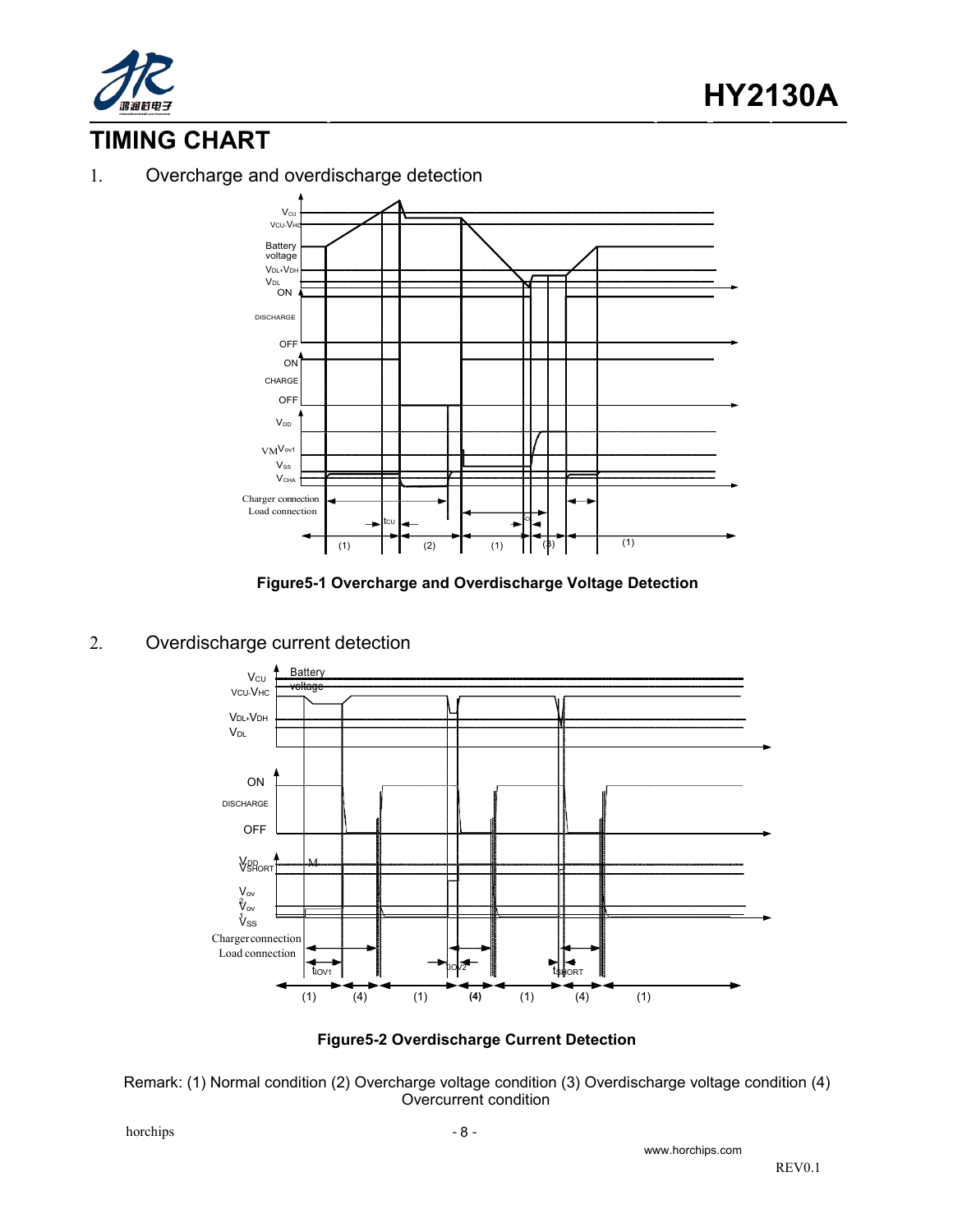

#### 3. Charger Detection





#### 4. Abnormal Charger Detection



#### **Figure5-4 Abnormal Charger Detection**

Remark: (1) Normal condition (2) Overcharge voltage condition (3) Overdischarge voltage condition (4) Overcurrent condition

 $h$  - 9 -  $\sim$  9 -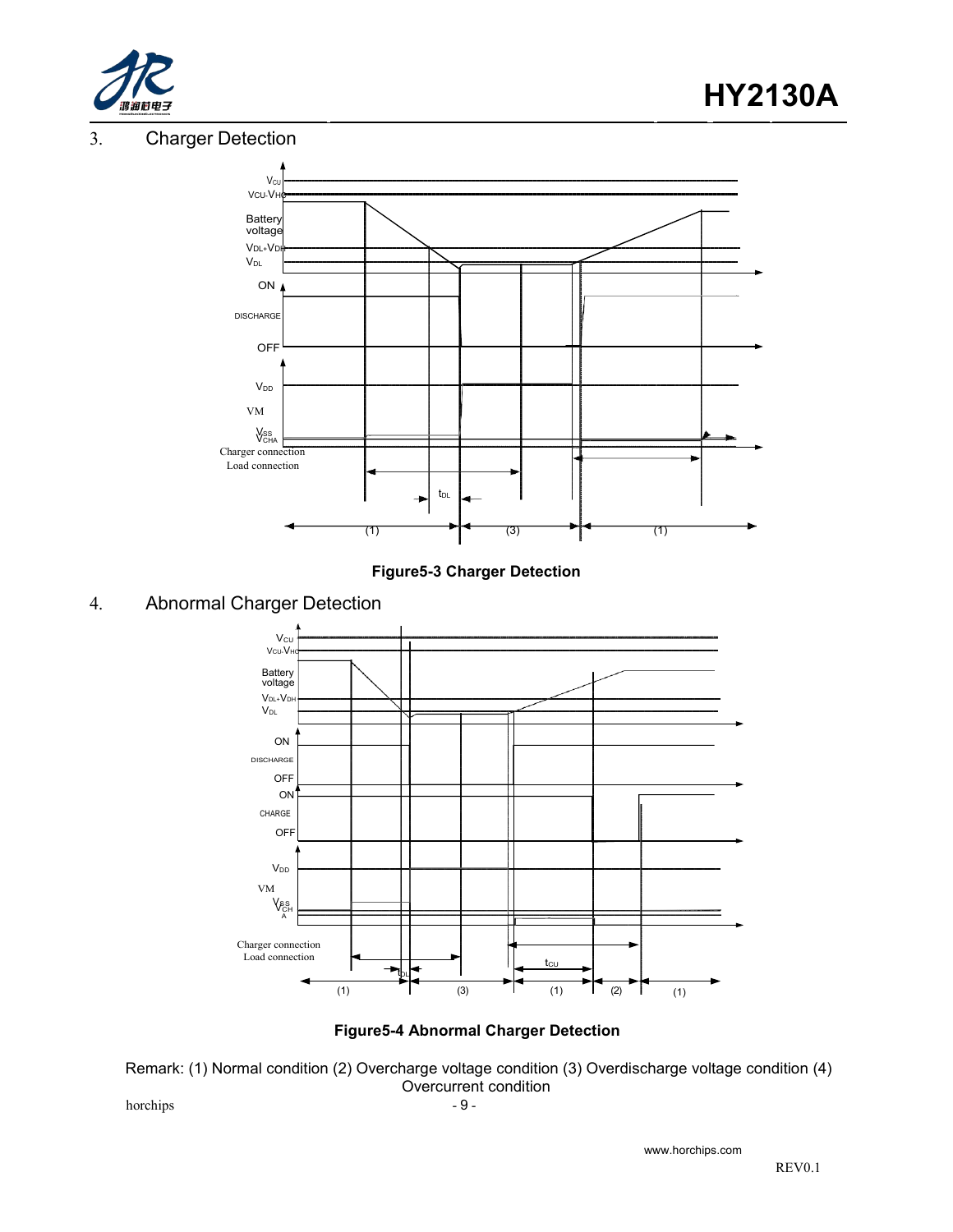

## **TYPICAL APPLICATION**

As shown in Figure 6, the bold line is the high density current path which must be keptas short as possible. For thermal management, ensure that these trace widths are adequate. C1 is a decoupling capacitor which should be placed as close as possible to HY2130A.



**Fig 6 HY2130A in a Typical Battery Protection Circuit**

#### **Precautions**

• Pay attention to the operating conditions for input/output voltage and load current so thatthe power loss in HY2130A does not exceed the power dissipation of thepackage.

• Do not apply an electrostatic discharge to this HY2130A that exceeds the performance ratings of the built-in electrostatic protection circuit.